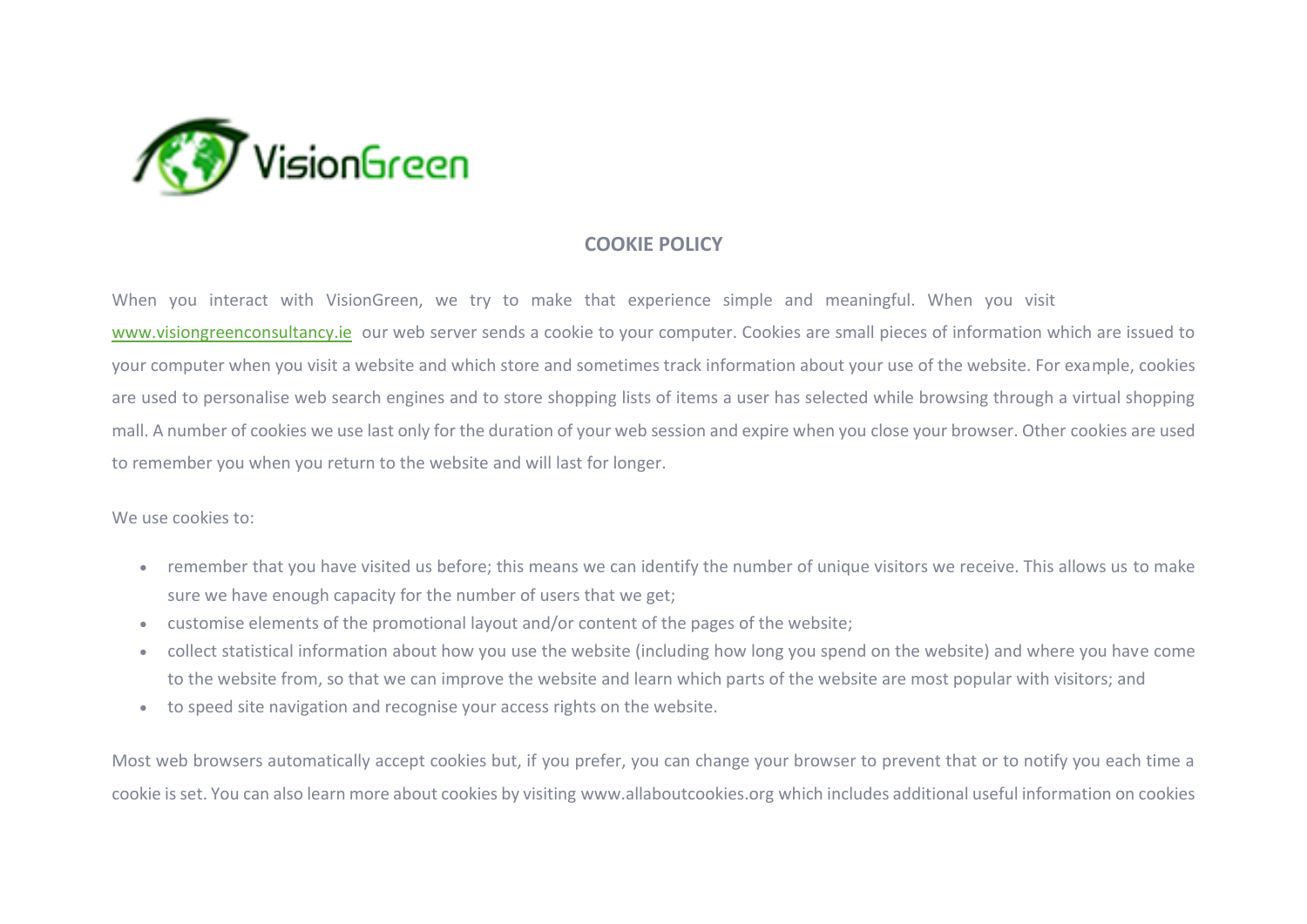and how to block cookies using different types of browser. Please note, however, that by blocking or deleting cookies used on the website, you may not be able to take full advantage of the website.

Cookies used by VisionGreen can be largely categorised as follows:

| Cookie type          | <b>Cookie purpose</b>                                                                                                                                                                                                                                                                                                                                                                                                                                                                                                    |
|----------------------|--------------------------------------------------------------------------------------------------------------------------------------------------------------------------------------------------------------------------------------------------------------------------------------------------------------------------------------------------------------------------------------------------------------------------------------------------------------------------------------------------------------------------|
| <b>Necessary</b>     | These cookies are essential in order to enable you to move around websites and use the websites'<br>features, such as accessing secure websites or secure areas of websites. Without these cookies, services<br>you have asked for, such as identifying you as being logged in to the website throughout your visit,<br>cannot be provided.                                                                                                                                                                              |
| <b>Functionality</b> | These cookies allow the website to remember choices you make (such as your preferred language) and<br>provide enhanced, more personal features. These cookies can also be used to remember changes you have<br>made to text size, fonts and other parts of web pages that you can customise. They may also be used to<br>provide services you have asked for such as watching a video or commenting on a blog. Other examples<br>include cookies that keep track of your progress when filling online application forms. |
| <b>Performance</b>   | These cookies collect information about how visitors use a website, for instance which pages visitors go to<br>most often, and if they get error messages from web pages. These cookies don't collect information that<br>identifies a visitor. All information these cookies collect is aggregated and therefore anonymous.                                                                                                                                                                                             |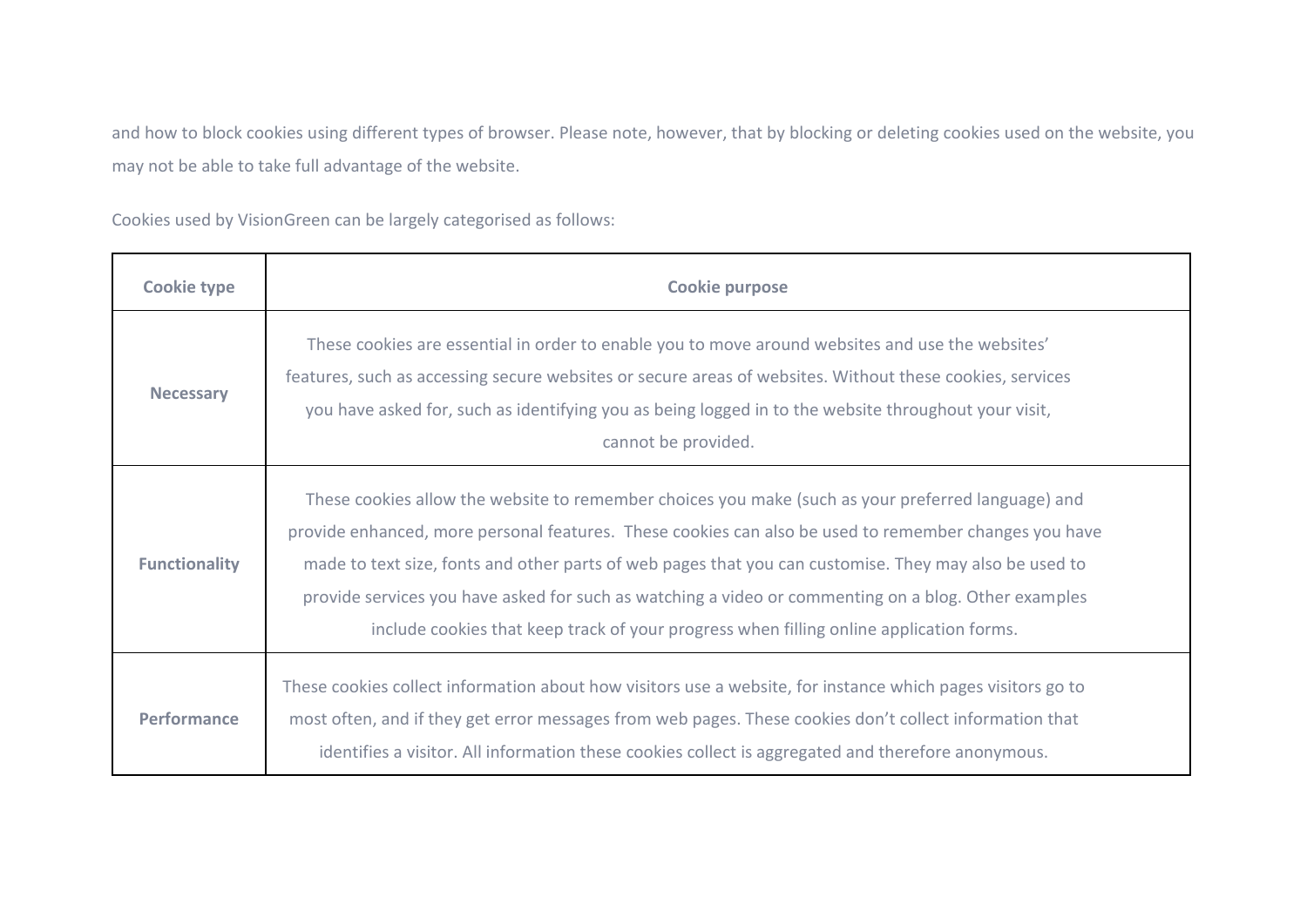|                  | Targeting cookies remember individual websites you have visited and help Aptus Broadband to present      |  |  |  |  |  |
|------------------|----------------------------------------------------------------------------------------------------------|--|--|--|--|--|
|                  | relevant and targeted online advertising to you. Targeting cookies may be placed on your machine when    |  |  |  |  |  |
| <b>Targeting</b> | you visit the website. When targeting cookies have been placed on your device, they can be recognised by |  |  |  |  |  |
| <b>Cookies</b>   | subsequent websites you visit, and this allows those sites to present targeted Aptus Broadband and third |  |  |  |  |  |
|                  | party advertising to you. While targeting cookies can track your visits around different websites, the   |  |  |  |  |  |
|                  | information collected is anonymous.                                                                      |  |  |  |  |  |
|                  |                                                                                                          |  |  |  |  |  |

**The following are details of the cookies we use and who we share data with;**

| <b>Cookie</b> | <b>hird</b>  | $\mathbf{D}\mathbf{a}$ | <b>Description</b> | $\equiv$ |
|---------------|--------------|------------------------|--------------------|----------|
|               | <b>Party</b> | ormance                | . .                | Duration |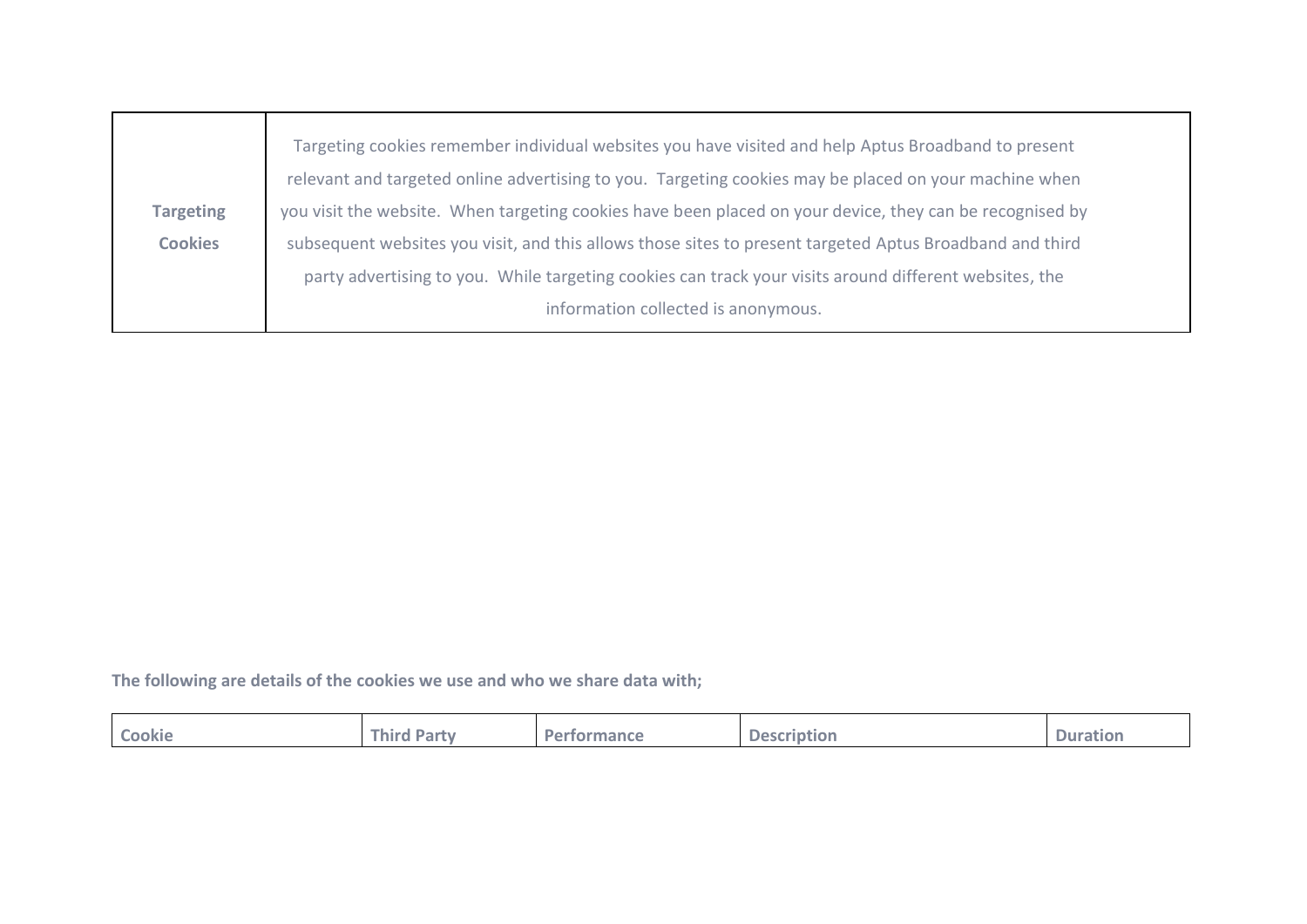| <b>Cookielawinfo consent</b> | Cookie Law Info | The cookie is used to store the yes/no    | 2 year  |
|------------------------------|-----------------|-------------------------------------------|---------|
|                              |                 | selection the consent given for cookie    |         |
|                              |                 | usage                                     |         |
| Cookielawinfo-checkbox-      | Cookie law info | This cookie is set by GPDR cookie consent | 1 year  |
| necessary                    |                 | plug in. The cookies is used to store the |         |
|                              |                 | user consent for the cookies in the       |         |
|                              |                 | category "necessary"                      |         |
| Cookielawinfo-checkbox-      | Cookie law info | This cookie is set by GPDR cookie consent | 1 year  |
| unnecessary                  |                 | plug in. The cookies is used to store the |         |
|                              |                 | user consent for the cookies in the       |         |
|                              |                 | category "necessary"                      |         |
| Viewed_cookie_policy         | Cookie law info | This cookie stores if a message has been  | 2 years |
|                              |                 | shown                                     |         |

In addition to cookies, tracking GIFS and web beacons may be set by us or third parties in respect of your use of the website. Web beacons support the delivery of cookies and help determine the number of times a page on the website has been viewed. Tracking GIFS are small image files within the content of the website or the body of our reports so we or third parties can understand which parts of the website are visited and whether particular content is of interest.

## **Managing Cookies**